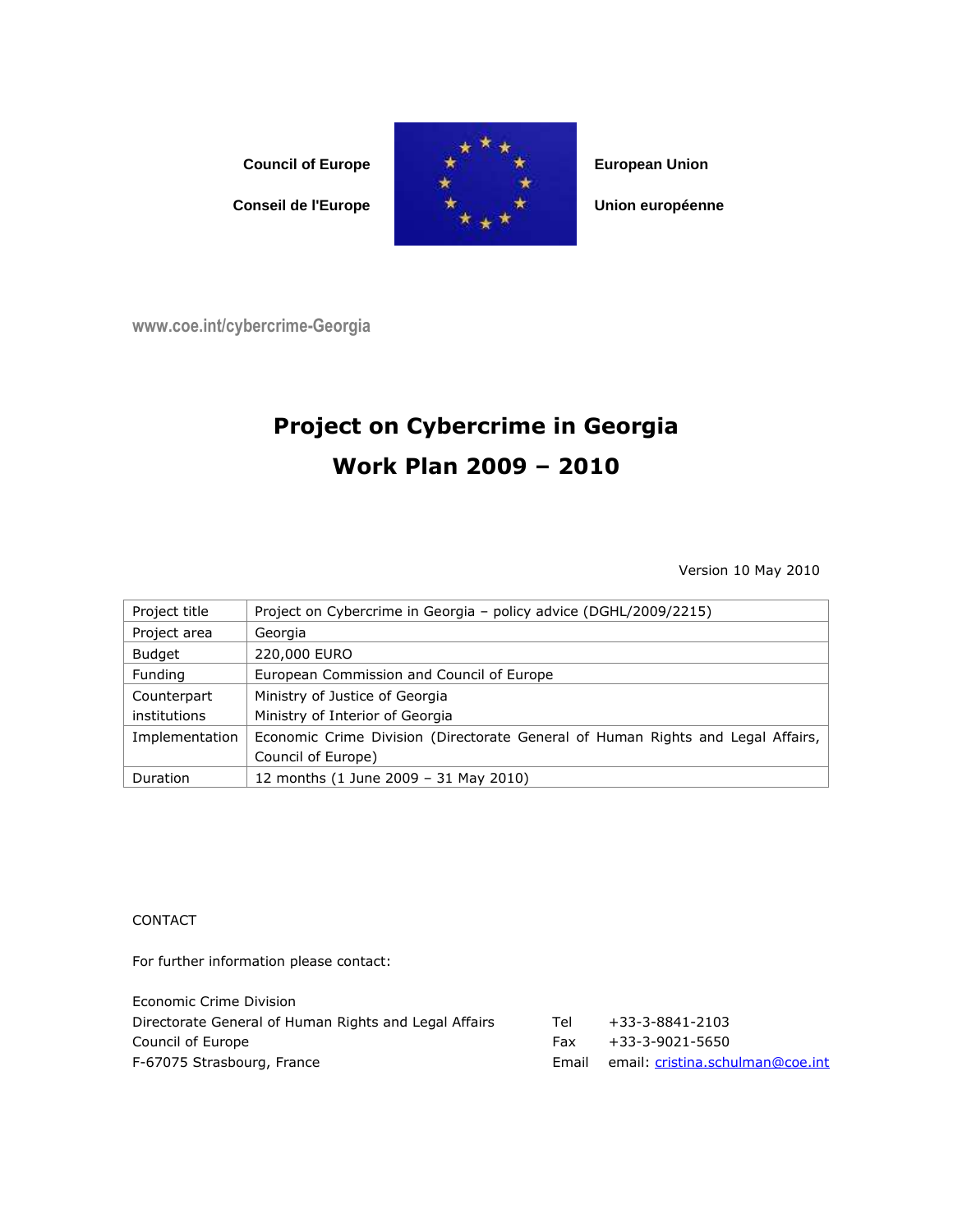## Calendar of activities (1 June 2009 – 31 May 2010)

| <b>Date</b>                 | <b>Place</b> | <b>Description</b>                                                                                                                                                           | Output         | <b>CEAD</b> |
|-----------------------------|--------------|------------------------------------------------------------------------------------------------------------------------------------------------------------------------------|----------------|-------------|
| 3-4 June 09                 | Thilisi      | Project planning visit                                                                                                                                                       | All            | 27352       |
| 15 July 09                  | Tbilisi      | Round table discussion on creation of a 24/7 point<br>of contact for international<br>cooperation on<br>cybercrime cases and the establishment of a high-<br>tech crime unit | 3              | 27363       |
| 16 July 09                  | Tbilisi      | Workshop on cybercrime legislation                                                                                                                                           | $\mathbf{1}$   | 27352       |
| August                      | Strasbourg   | Analysis of the questionnaires sent by Georgia in<br>view of developing the Concept Paper on<br>cybercrime training for judges and prosecutors                               | $\overline{2}$ | 27362       |
| August 09                   | Strasbourg   | Analysis of the legislation on cybercrime in<br>Georgia (drafting the report)                                                                                                | $\mathbf{1}$   | 27352       |
| Aug-Sep 09                  | Strasbourg   | Report on the establishment of a high-tech crime<br>unit in Georgia (drafting the report)                                                                                    | 3              | 27363       |
| Aug-Sep 09                  | Strasbourg   | Analysis of the legislation on data protection in<br>Georgia (drafting the report)                                                                                           | $\mathbf{1}$   | 27352       |
| 3-4 Sep 09                  | Strasbourg   | Workshop<br>on<br>institutionalizing<br>training<br>on<br>cybercrime                                                                                                         | $\overline{2}$ | 27362       |
| 5 Sep 09                    | Strasbourg   | Analysis of the legislation on cybercrime in<br>Georgia (submitting the report to the Ministry of<br>Justice and Ministry of Internal Affairs)                               | $\mathbf{1}$   | 27352,      |
| 5 Sep 09                    | Strasbourg   | Report on the establishment of a high-tech crime<br>unit in Georgia (submitting the report to the<br>Ministry of Justice and Ministry of Internal Affairs)                   | 3              | 27363       |
| 28 Sep 09                   | Tbilisi      | Steering Committee meeting                                                                                                                                                   | All            | 29030       |
| 28 Sep 09                   | Tbilisi      | Round table discussion on creation of a 24/7 point<br>contact for international cooperation on<br>οf<br>cybercrime cases and the establishment of a high-<br>tech crime unit | 3              | 27363       |
| 29 Sep 09                   | Tbilisi      | Workshop on cybercrime and data protection<br>legislation                                                                                                                    | $\mathbf{1}$   | 27352       |
| 16<br>October<br>2009       | Tbilisi      | The Working Group for drafting amendments to<br>cybercrime legislation was established by a Decree<br>of the Minister of Justice                                             | 1              | 27352       |
| October 09 -<br>February 10 | Tbilisi      | Drafting the amendments on cybercrime and data<br>protection                                                                                                                 | 1              | 27352       |
| November<br>2009            | Strasbourg   | The reports on cybercrime and data protection<br>legislation were translated into Georgian and sent                                                                          | $\mathbf{1}$   | 27352       |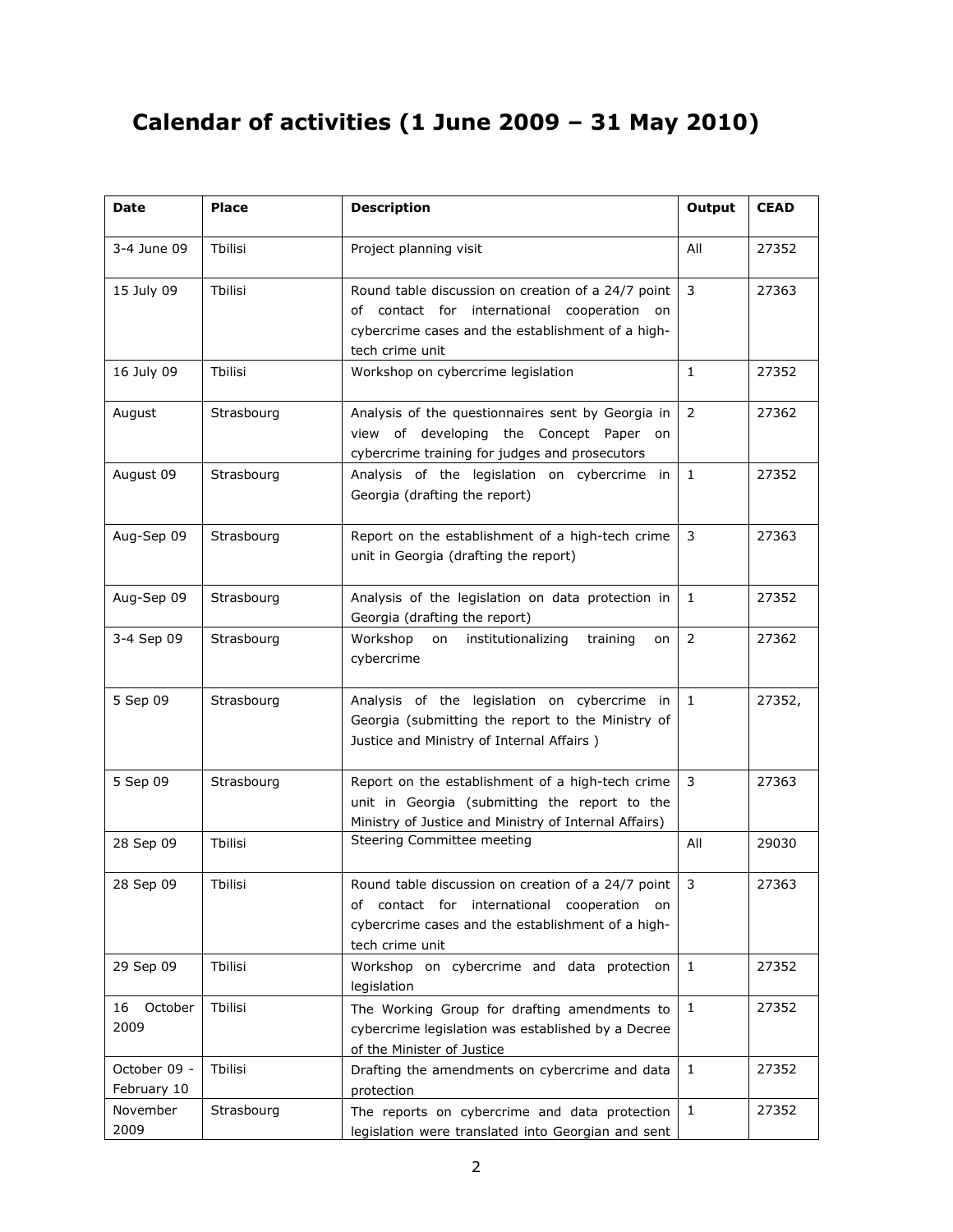|                   |            | to the working groups on drafting amendments                                                                                                                                       |                |       |
|-------------------|------------|------------------------------------------------------------------------------------------------------------------------------------------------------------------------------------|----------------|-------|
| 27 Jan 10         | Strasbourg | The Guidelines on law enforcement - internet<br>providers<br>cooperation<br>available<br>service<br>in<br>Georgian                                                                 | 4              | 29034 |
| 1 Feb 10          | Strasbourg | Concept Paper on cybercrime training for judges<br>and prosecutors available in Georgian                                                                                           | $\overline{2}$ | 29031 |
| Feb 10            | Tbilisi    | Selection of the candidates for "train the trainers"                                                                                                                               | $\overline{2}$ | 27362 |
| Feb 10            | Strasbourg | Developing the "train the trainers" materials                                                                                                                                      | $\overline{2}$ | 27362 |
| Feb 10            | Thilisi    | Selection of 3 investigators to work within the HTC<br>Unit                                                                                                                        | 3              | 27363 |
| March 10          | Strasbourg | Comments on Georgian draft law implementing<br>the Cybercrime Convention (drafting the report)                                                                                     | $\mathbf{1}$   | 2902  |
| March 10          | Strasbourg | Second Report on the Draft Law on Personal Data<br>Protection of the Republic of Georgia (drafting the<br>report)                                                                  | $\mathbf{1}$   | 2902  |
| 1 Mar 10          | Tbilisi    | <b>Steering Committee Meeting</b>                                                                                                                                                  | All            | 29030 |
| 1-3 Mar 10        | Tbilisi    | "Train the Trainer" course (first module)                                                                                                                                          | $\overline{2}$ | 29031 |
| 2 Mar 10          | Tbilisi    | Workshop on law enforcement-ISP cooperation                                                                                                                                        | $\overline{4}$ | 29034 |
| 2 Mar 10          | Tbilisi    | Conference on cybercrime                                                                                                                                                           |                |       |
| March 10          | Strasbourg | Comments on Georgian draft law implementing<br>the Cybercrime Convention (submitting the report<br>to the Ministry of Justice and Ministry of Internal<br>Affairs)                 | $\mathbf{1}$   | 2902  |
| 15 Mar 10         | Strasbourg | Second Report on the Draft Law on Personal Data<br>Protection of the Republic of Georgia (submitting<br>the report to the Ministry of Justice and Ministry of<br>Internal Affairs) | $\mathbf{1}$   | 2902  |
| March 10          | Strasbourg | Comments on Georgian draft law implementing<br>the Cybercrime Convention available in Georgian                                                                                     | 1              | 2902  |
| 23-25 March<br>10 | Strasbourg | Participation of 3 representatives from Georgia in<br>the Octopus Interface Conference supported by<br>the Project                                                                 | All            | 29030 |
| 6 April 10        | Strasbourg | Second Report on the Draft Law on Personal Data<br>Protection of the Republic of Georgia available in<br>Georgian                                                                  | $\mathbf{1}$   | 2902  |
| March - May<br>10 | Tbilisi    | the<br>draft<br>the<br>Finalising<br>amendments<br>on<br>cybercrime and data protection in order to be<br>submitted to the Government                                              | $\mathbf{1}$   | 2902  |
| May 10            | Strasbourg | Training manual on cybercrime training for judges<br>developed under the Council of Europe global<br>Project on cybercrime - available in Georgian                                 | 2              | 29031 |
| May 10            | Strasbourg | "Seizure of e-evidence"- good practice for the<br>seizure and handling of digital evidence developed<br>under EU OISIN programme available in Georgian                             | $\overline{2}$ | 29031 |